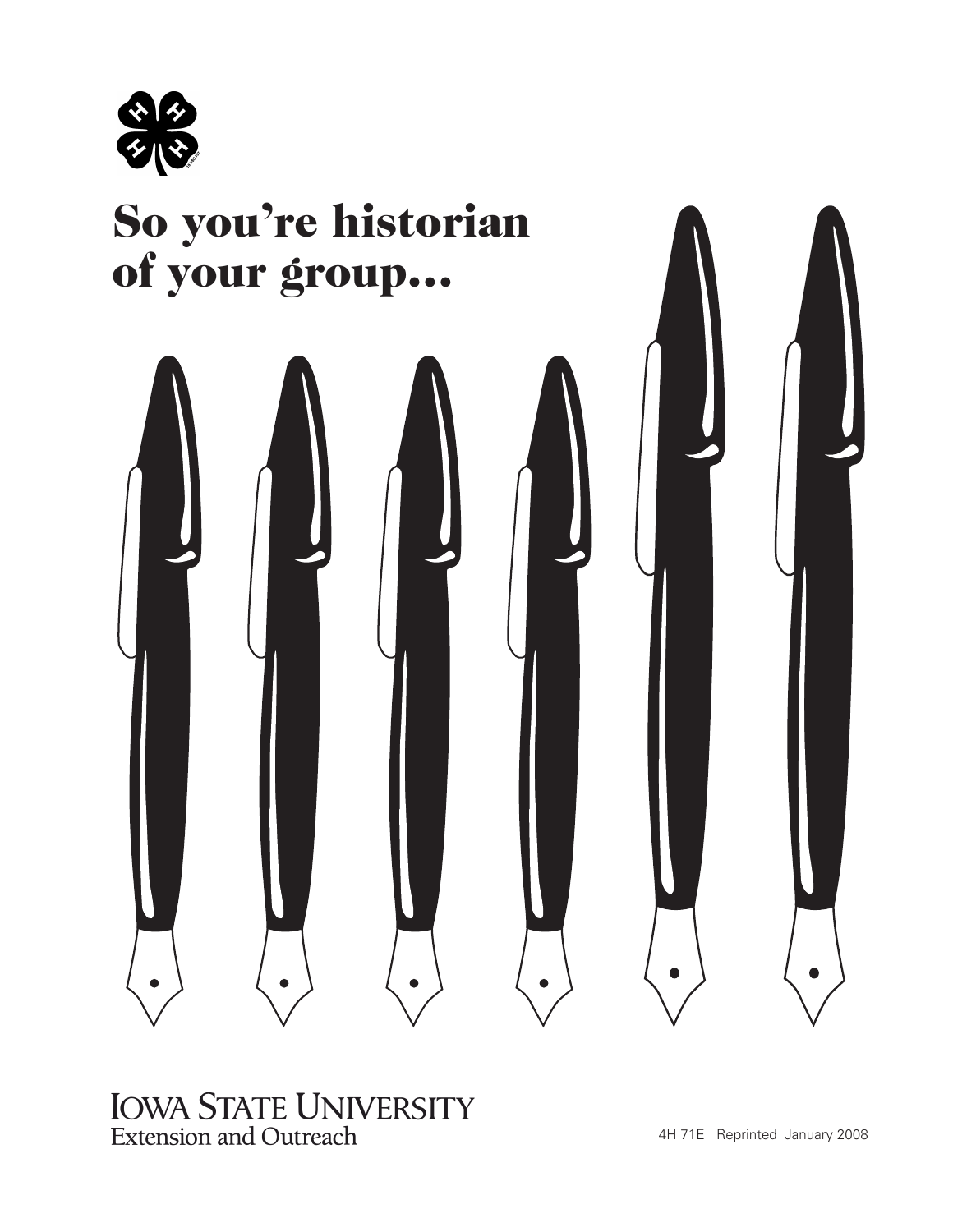You, and all officers of 4-H groups, are representatives. You represent not only the local group, but the whole 4-H program throughout the state. Your skills and abilities, standards and ideals, grooming, speech, and even smiles represent the Iowa 4-H members. Representing others is one of your most important responsibilities because it exists at all times—not just while you are at the 4-H meetings. Those who are not acquainted with 4-H judge it by its officers.

### Checklist for Historians

I will keep a record of the group's accomplishments and activities for the year.

I will collect items such as pictures and news clippings about the group and its members.

I will organize a scrapbook to tell my 4-H group's story for the year.

I will include information that is meaningful and relevant to members and future members.

\_\_ I will make the book compact and yet complete. Items are only included if they involve members of the group.

## Guidelines for Historians

- 1. The cover of the historian book should be durable so it will last several years.
- 2. Pages of the book need to be securely fastened in the book.
- 3. Items entered in the book should be fastened firmly in the book.
- 4. Items entered in the book should be in good condition, clear, unbent (when possible), and unmarked.
- 5. The purpose of the historian's book is to tell the group's story for the year. Following is a list of items that would be helpful in telling this story. The list may vary with each county's requirement.

**Title page** Group name Year Historian's name

**Group members, officers, and leaders Charter (if the group has one) Clippings (underline member's name) Pictures (labeled with activity, date, and names) Group program Ribbons (only if a group award) Correspondence (special) Secretary's book from the previous year Treasurer's book from the previous year Story**

This may be written as separate paragraphs on each page along with pictures, etc. of each event, or it may be one total story. It should be complete but not wordy. It may tell of delegates to conferences, camps, tours, nominees for county council (or officers), award winners, presentations at the county and state, family nights, etc.

6. The historian's book should be accurate and neat.

# A picture labeled correctly



We toured the Capitol Building in Des Moines on March 27, 2007. From left are John Doe; Sally Martin; Jeff Smith; Velma Frank, our leader; and Carol Anderson.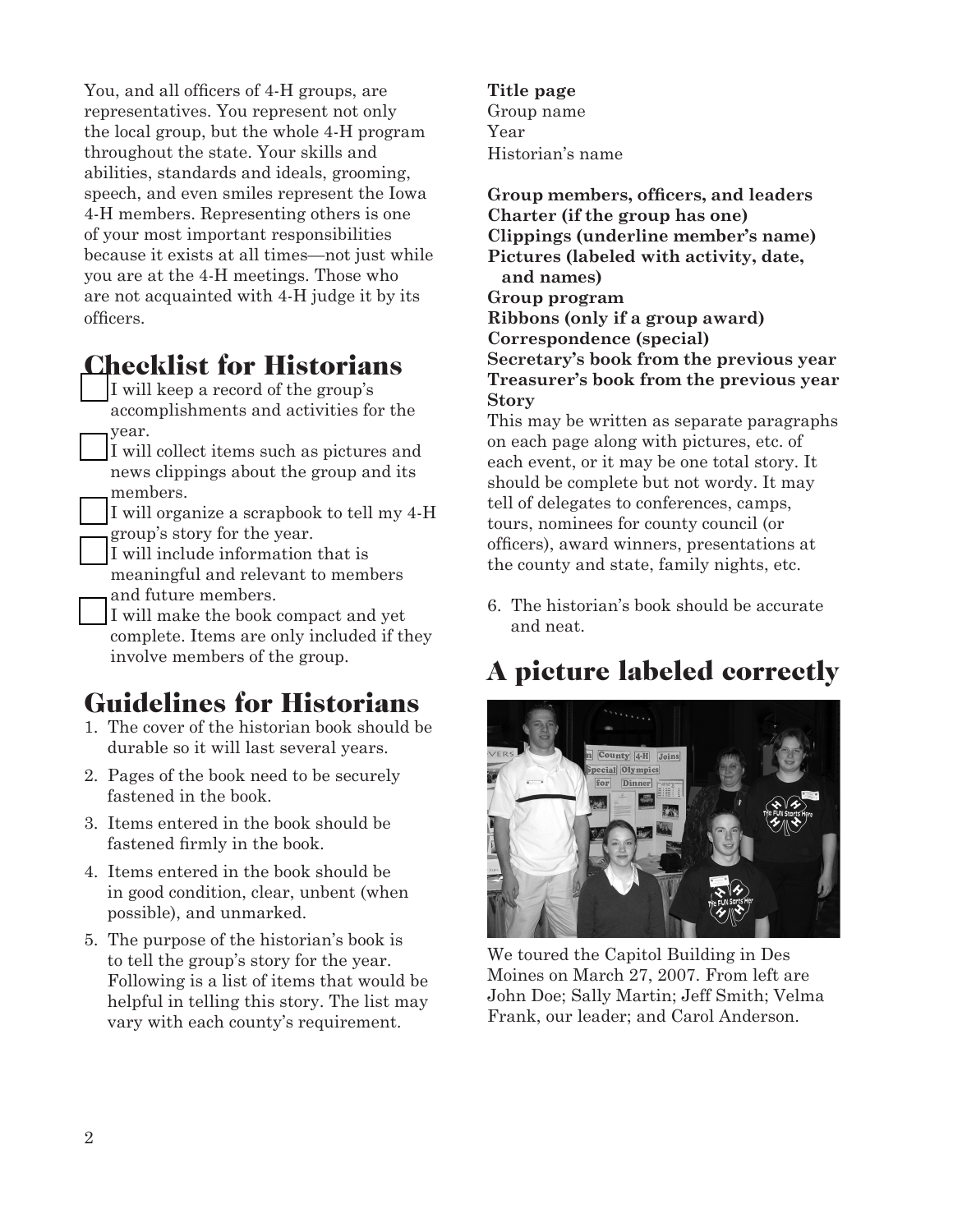### A paragraph describing family fun night

Family fun night was a special activity our group hosted May 12, 2007, at the city park. Each of our group members invited his or her family to a potluck meal followed by fun and games. We wanted each member of our families to feel a part of our Clover Clan 4-H group.

## Practice for Historians

Write a suitable caption for this picture.



\_\_\_\_\_\_\_\_\_\_\_\_\_\_\_\_\_\_\_\_\_\_\_\_\_\_\_\_\_\_\_\_\_\_\_\_\_\_\_\_\_ \_\_\_\_\_\_\_\_\_\_\_\_\_\_\_\_\_\_\_\_\_\_\_\_\_\_\_\_\_\_\_\_\_\_\_\_\_\_\_\_\_ \_\_\_\_\_\_\_\_\_\_\_\_\_\_\_\_\_\_\_\_\_\_\_\_\_\_\_\_\_\_\_\_\_\_\_\_\_\_\_\_\_ \_\_\_\_\_\_\_\_\_\_\_\_\_\_\_\_\_\_\_\_\_\_\_\_\_\_\_\_\_\_\_\_\_\_\_\_\_\_\_\_\_ \_\_\_\_\_\_\_\_\_\_\_\_\_\_\_\_\_\_\_\_\_\_\_\_\_\_\_\_\_\_\_\_\_\_\_\_\_\_\_\_\_

Which of these would you include in the historian's book?

\_\_ A picture of your group's delegates to state 4-H conference.

Tickets to your group's magician show.

An invitation to the county roller skating party.

A news article listing county fair ribbon winners.

The program that your group designed for the county fashion revue.

\_\_ A thank you from the city for your group's work at the baseball field.

\_\_ A napkin from your group's family fun night.

Make a list of three activities your group participated in last year. Write a short paragraph about each for a historian's book.

3 1. \_\_\_\_\_\_\_\_\_\_\_\_\_\_\_\_\_\_\_\_\_\_\_\_\_\_\_\_\_\_\_\_\_\_\_\_\_\_\_  $\overline{\phantom{a}}$  , and the set of the set of the set of the set of the set of the set of the set of the set of the set of the set of the set of the set of the set of the set of the set of the set of the set of the set of the s  $\overline{\phantom{a}}$  , and the set of the set of the set of the set of the set of the set of the set of the set of the set of the set of the set of the set of the set of the set of the set of the set of the set of the set of the s  $\overline{\phantom{a}}$  , and the set of the set of the set of the set of the set of the set of the set of the set of the set of the set of the set of the set of the set of the set of the set of the set of the set of the set of the s  $\overline{\phantom{a}}$  , and the set of the set of the set of the set of the set of the set of the set of the set of the set of the set of the set of the set of the set of the set of the set of the set of the set of the set of the s  $\overline{\phantom{a}}$  , and the set of the set of the set of the set of the set of the set of the set of the set of the set of the set of the set of the set of the set of the set of the set of the set of the set of the set of the s  $\overline{\phantom{a}}$  , and the set of the set of the set of the set of the set of the set of the set of the set of the set of the set of the set of the set of the set of the set of the set of the set of the set of the set of the s  $\overline{\phantom{a}}$  , and the set of the set of the set of the set of the set of the set of the set of the set of the set of the set of the set of the set of the set of the set of the set of the set of the set of the set of the s  $\overline{\phantom{a}}$  , and the set of the set of the set of the set of the set of the set of the set of the set of the set of the set of the set of the set of the set of the set of the set of the set of the set of the set of the s  $\overline{\phantom{a}}$  , and the set of the set of the set of the set of the set of the set of the set of the set of the set of the set of the set of the set of the set of the set of the set of the set of the set of the set of the s  $\overline{\phantom{a}}$  , and the set of the set of the set of the set of the set of the set of the set of the set of the set of the set of the set of the set of the set of the set of the set of the set of the set of the set of the s  $\overline{\phantom{a}}$  , and the set of the set of the set of the set of the set of the set of the set of the set of the set of the set of the set of the set of the set of the set of the set of the set of the set of the set of the s  $\overline{\phantom{a}}$  , and the set of the set of the set of the set of the set of the set of the set of the set of the set of the set of the set of the set of the set of the set of the set of the set of the set of the set of the s  $2.$   $\overline{\phantom{a}}$  $\overline{\phantom{a}}$  , and the set of the set of the set of the set of the set of the set of the set of the set of the set of the set of the set of the set of the set of the set of the set of the set of the set of the set of the s  $\overline{\phantom{a}}$  , and the set of the set of the set of the set of the set of the set of the set of the set of the set of the set of the set of the set of the set of the set of the set of the set of the set of the set of the s  $\overline{\phantom{a}}$  , and the set of the set of the set of the set of the set of the set of the set of the set of the set of the set of the set of the set of the set of the set of the set of the set of the set of the set of the s  $\overline{\phantom{a}}$  , and the set of the set of the set of the set of the set of the set of the set of the set of the set of the set of the set of the set of the set of the set of the set of the set of the set of the set of the s  $\overline{\phantom{a}}$  , and the set of the set of the set of the set of the set of the set of the set of the set of the set of the set of the set of the set of the set of the set of the set of the set of the set of the set of the s  $\mathcal{L}=\underbrace{\mathcal{L}=\mathcal{L}=\mathcal{L}=\mathcal{L}=\mathcal{L}=\mathcal{L}=\mathcal{L}=\mathcal{L}=\mathcal{L}=\mathcal{L}=\mathcal{L}=\mathcal{L}=\mathcal{L}=\mathcal{L}=\mathcal{L}=\mathcal{L}=\mathcal{L}=\mathcal{L}=\mathcal{L}=\mathcal{L}=\mathcal{L}=\mathcal{L}=\mathcal{L}=\mathcal{L}=\mathcal{L}=\mathcal{L}=\mathcal{L}=\mathcal{L}=\mathcal{L}=\mathcal{L}=\mathcal{L}=\mathcal{L}=\mathcal{L}=\mathcal{L}=\mathcal{L}=\$  $\mathcal{L}=\underbrace{\mathcal{L}=\mathcal{L}=\mathcal{L}=\mathcal{L}=\mathcal{L}=\mathcal{L}=\mathcal{L}=\mathcal{L}=\mathcal{L}=\mathcal{L}=\mathcal{L}=\mathcal{L}=\mathcal{L}=\mathcal{L}=\mathcal{L}=\mathcal{L}=\mathcal{L}=\mathcal{L}=\mathcal{L}=\mathcal{L}=\mathcal{L}=\mathcal{L}=\mathcal{L}=\mathcal{L}=\mathcal{L}=\mathcal{L}=\mathcal{L}=\mathcal{L}=\mathcal{L}=\mathcal{L}=\mathcal{L}=\mathcal{L}=\mathcal{L}=\mathcal{L}=\mathcal{L}=\$  $\mathcal{L}=\underbrace{\mathcal{L}=\mathcal{L}=\mathcal{L}=\mathcal{L}=\mathcal{L}=\mathcal{L}=\mathcal{L}=\mathcal{L}=\mathcal{L}=\mathcal{L}=\mathcal{L}=\mathcal{L}=\mathcal{L}=\mathcal{L}=\mathcal{L}=\mathcal{L}=\mathcal{L}=\mathcal{L}=\mathcal{L}=\mathcal{L}=\mathcal{L}=\mathcal{L}=\mathcal{L}=\mathcal{L}=\mathcal{L}=\mathcal{L}=\mathcal{L}=\mathcal{L}=\mathcal{L}=\mathcal{L}=\mathcal{L}=\mathcal{L}=\mathcal{L}=\mathcal{L}=\mathcal{L}=\$  $\mathcal{L}=\underbrace{\mathcal{L}=\mathcal{L}=\mathcal{L}=\mathcal{L}=\mathcal{L}=\mathcal{L}=\mathcal{L}=\mathcal{L}=\mathcal{L}=\mathcal{L}=\mathcal{L}=\mathcal{L}=\mathcal{L}=\mathcal{L}=\mathcal{L}=\mathcal{L}=\mathcal{L}=\mathcal{L}=\mathcal{L}=\mathcal{L}=\mathcal{L}=\mathcal{L}=\mathcal{L}=\mathcal{L}=\mathcal{L}=\mathcal{L}=\mathcal{L}=\mathcal{L}=\mathcal{L}=\mathcal{L}=\mathcal{L}=\mathcal{L}=\mathcal{L}=\mathcal{L}=\mathcal{L}=\$  $\mathcal{L}=\underbrace{\mathcal{L}=\mathcal{L}=\mathcal{L}=\mathcal{L}=\mathcal{L}=\mathcal{L}=\mathcal{L}=\mathcal{L}=\mathcal{L}=\mathcal{L}=\mathcal{L}=\mathcal{L}=\mathcal{L}=\mathcal{L}=\mathcal{L}=\mathcal{L}=\mathcal{L}=\mathcal{L}=\mathcal{L}=\mathcal{L}=\mathcal{L}=\mathcal{L}=\mathcal{L}=\mathcal{L}=\mathcal{L}=\mathcal{L}=\mathcal{L}=\mathcal{L}=\mathcal{L}=\mathcal{L}=\mathcal{L}=\mathcal{L}=\mathcal{L}=\mathcal{L}=\mathcal{L}=\$  $\mathcal{L}=\underbrace{\mathcal{L}=\mathcal{L}=\mathcal{L}=\mathcal{L}=\mathcal{L}=\mathcal{L}=\mathcal{L}=\mathcal{L}=\mathcal{L}=\mathcal{L}=\mathcal{L}=\mathcal{L}=\mathcal{L}=\mathcal{L}=\mathcal{L}=\mathcal{L}=\mathcal{L}=\mathcal{L}=\mathcal{L}=\mathcal{L}=\mathcal{L}=\mathcal{L}=\mathcal{L}=\mathcal{L}=\mathcal{L}=\mathcal{L}=\mathcal{L}=\mathcal{L}=\mathcal{L}=\mathcal{L}=\mathcal{L}=\mathcal{L}=\mathcal{L}=\mathcal{L}=\mathcal{L}=\$  $\mathcal{L}=\underbrace{\mathcal{L}=\mathcal{L}=\mathcal{L}=\mathcal{L}=\mathcal{L}=\mathcal{L}=\mathcal{L}=\mathcal{L}=\mathcal{L}=\mathcal{L}=\mathcal{L}=\mathcal{L}=\mathcal{L}=\mathcal{L}=\mathcal{L}=\mathcal{L}=\mathcal{L}=\mathcal{L}=\mathcal{L}=\mathcal{L}=\mathcal{L}=\mathcal{L}=\mathcal{L}=\mathcal{L}=\mathcal{L}=\mathcal{L}=\mathcal{L}=\mathcal{L}=\mathcal{L}=\mathcal{L}=\mathcal{L}=\mathcal{L}=\mathcal{L}=\mathcal{L}=\mathcal{L}=\$  $3.$   $\overline{\phantom{a}}$  $\mathcal{L}=\underbrace{\mathcal{L}=\mathcal{L}=\mathcal{L}=\mathcal{L}=\mathcal{L}=\mathcal{L}=\mathcal{L}=\mathcal{L}=\mathcal{L}=\mathcal{L}=\mathcal{L}=\mathcal{L}=\mathcal{L}=\mathcal{L}=\mathcal{L}=\mathcal{L}=\mathcal{L}=\mathcal{L}=\mathcal{L}=\mathcal{L}=\mathcal{L}=\mathcal{L}=\mathcal{L}=\mathcal{L}=\mathcal{L}=\mathcal{L}=\mathcal{L}=\mathcal{L}=\mathcal{L}=\mathcal{L}=\mathcal{L}=\mathcal{L}=\mathcal{L}=\mathcal{L}=\mathcal{L}=\$  $\mathcal{L}=\underbrace{\mathcal{L}=\mathcal{L}=\mathcal{L}=\mathcal{L}=\mathcal{L}=\mathcal{L}=\mathcal{L}=\mathcal{L}=\mathcal{L}=\mathcal{L}=\mathcal{L}=\mathcal{L}=\mathcal{L}=\mathcal{L}=\mathcal{L}=\mathcal{L}=\mathcal{L}=\mathcal{L}=\mathcal{L}=\mathcal{L}=\mathcal{L}=\mathcal{L}=\mathcal{L}=\mathcal{L}=\mathcal{L}=\mathcal{L}=\mathcal{L}=\mathcal{L}=\mathcal{L}=\mathcal{L}=\mathcal{L}=\mathcal{L}=\mathcal{L}=\mathcal{L}=\mathcal{L}=\$  $\mathcal{L}=\underbrace{\mathcal{L}=\mathcal{L}=\mathcal{L}=\mathcal{L}=\mathcal{L}=\mathcal{L}=\mathcal{L}=\mathcal{L}=\mathcal{L}=\mathcal{L}=\mathcal{L}=\mathcal{L}=\mathcal{L}=\mathcal{L}=\mathcal{L}=\mathcal{L}=\mathcal{L}=\mathcal{L}=\mathcal{L}=\mathcal{L}=\mathcal{L}=\mathcal{L}=\mathcal{L}=\mathcal{L}=\mathcal{L}=\mathcal{L}=\mathcal{L}=\mathcal{L}=\mathcal{L}=\mathcal{L}=\mathcal{L}=\mathcal{L}=\mathcal{L}=\mathcal{L}=\mathcal{L}=\$  $\mathcal{L}=\underbrace{\mathcal{L}=\mathcal{L}=\mathcal{L}=\mathcal{L}=\mathcal{L}=\mathcal{L}=\mathcal{L}=\mathcal{L}=\mathcal{L}=\mathcal{L}=\mathcal{L}=\mathcal{L}=\mathcal{L}=\mathcal{L}=\mathcal{L}=\mathcal{L}=\mathcal{L}=\mathcal{L}=\mathcal{L}=\mathcal{L}=\mathcal{L}=\mathcal{L}=\mathcal{L}=\mathcal{L}=\mathcal{L}=\mathcal{L}=\mathcal{L}=\mathcal{L}=\mathcal{L}=\mathcal{L}=\mathcal{L}=\mathcal{L}=\mathcal{L}=\mathcal{L}=\mathcal{L}=\$  $\mathcal{L}=\underbrace{\mathcal{L}=\mathcal{L}=\mathcal{L}=\mathcal{L}=\mathcal{L}=\mathcal{L}=\mathcal{L}=\mathcal{L}=\mathcal{L}=\mathcal{L}=\mathcal{L}=\mathcal{L}=\mathcal{L}=\mathcal{L}=\mathcal{L}=\mathcal{L}=\mathcal{L}=\mathcal{L}=\mathcal{L}=\mathcal{L}=\mathcal{L}=\mathcal{L}=\mathcal{L}=\mathcal{L}=\mathcal{L}=\mathcal{L}=\mathcal{L}=\mathcal{L}=\mathcal{L}=\mathcal{L}=\mathcal{L}=\mathcal{L}=\mathcal{L}=\mathcal{L}=\mathcal{L}=\$  $\mathcal{L}=\underbrace{\mathcal{L}=\mathcal{L}=\mathcal{L}=\mathcal{L}=\mathcal{L}=\mathcal{L}=\mathcal{L}=\mathcal{L}=\mathcal{L}=\mathcal{L}=\mathcal{L}=\mathcal{L}=\mathcal{L}=\mathcal{L}=\mathcal{L}=\mathcal{L}=\mathcal{L}=\mathcal{L}=\mathcal{L}=\mathcal{L}=\mathcal{L}=\mathcal{L}=\mathcal{L}=\mathcal{L}=\mathcal{L}=\mathcal{L}=\mathcal{L}=\mathcal{L}=\mathcal{L}=\mathcal{L}=\mathcal{L}=\mathcal{L}=\mathcal{L}=\mathcal{L}=\mathcal{L}=\$  $\mathcal{L}=\underbrace{\mathcal{L}=\mathcal{L}=\mathcal{L}=\mathcal{L}=\mathcal{L}=\mathcal{L}=\mathcal{L}=\mathcal{L}=\mathcal{L}=\mathcal{L}=\mathcal{L}=\mathcal{L}=\mathcal{L}=\mathcal{L}=\mathcal{L}=\mathcal{L}=\mathcal{L}=\mathcal{L}=\mathcal{L}=\mathcal{L}=\mathcal{L}=\mathcal{L}=\mathcal{L}=\mathcal{L}=\mathcal{L}=\mathcal{L}=\mathcal{L}=\mathcal{L}=\mathcal{L}=\mathcal{L}=\mathcal{L}=\mathcal{L}=\mathcal{L}=\mathcal{L}=\mathcal{L}=\$  $\mathcal{L}=\underbrace{\mathcal{L}=\mathcal{L}=\mathcal{L}=\mathcal{L}=\mathcal{L}=\mathcal{L}=\mathcal{L}=\mathcal{L}=\mathcal{L}=\mathcal{L}=\mathcal{L}=\mathcal{L}=\mathcal{L}=\mathcal{L}=\mathcal{L}=\mathcal{L}=\mathcal{L}=\mathcal{L}=\mathcal{L}=\mathcal{L}=\mathcal{L}=\mathcal{L}=\mathcal{L}=\mathcal{L}=\mathcal{L}=\mathcal{L}=\mathcal{L}=\mathcal{L}=\mathcal{L}=\mathcal{L}=\mathcal{L}=\mathcal{L}=\mathcal{L}=\mathcal{L}=\mathcal{L}=\$  $\mathcal{L}=\underbrace{\mathcal{L}=\mathcal{L}=\mathcal{L}=\mathcal{L}=\mathcal{L}=\mathcal{L}=\mathcal{L}=\mathcal{L}=\mathcal{L}=\mathcal{L}=\mathcal{L}=\mathcal{L}=\mathcal{L}=\mathcal{L}=\mathcal{L}=\mathcal{L}=\mathcal{L}=\mathcal{L}=\mathcal{L}=\mathcal{L}=\mathcal{L}=\mathcal{L}=\mathcal{L}=\mathcal{L}=\mathcal{L}=\mathcal{L}=\mathcal{L}=\mathcal{L}=\mathcal{L}=\mathcal{L}=\mathcal{L}=\mathcal{L}=\mathcal{L}=\mathcal{L}=\mathcal{L}=\$  $\mathcal{L}=\underbrace{\mathcal{L}=\mathcal{L}=\mathcal{L}=\mathcal{L}=\mathcal{L}=\mathcal{L}=\mathcal{L}=\mathcal{L}=\mathcal{L}=\mathcal{L}=\mathcal{L}=\mathcal{L}=\mathcal{L}=\mathcal{L}=\mathcal{L}=\mathcal{L}=\mathcal{L}=\mathcal{L}=\mathcal{L}=\mathcal{L}=\mathcal{L}=\mathcal{L}=\mathcal{L}=\mathcal{L}=\mathcal{L}=\mathcal{L}=\mathcal{L}=\mathcal{L}=\mathcal{L}=\mathcal{L}=\mathcal{L}=\mathcal{L}=\mathcal{L}=\mathcal{L}=\mathcal{L}=\$  $\mathcal{L}=\underbrace{\mathcal{L}=\mathcal{L}=\mathcal{L}=\mathcal{L}=\mathcal{L}=\mathcal{L}=\mathcal{L}=\mathcal{L}=\mathcal{L}=\mathcal{L}=\mathcal{L}=\mathcal{L}=\mathcal{L}=\mathcal{L}=\mathcal{L}=\mathcal{L}=\mathcal{L}=\mathcal{L}=\mathcal{L}=\mathcal{L}=\mathcal{L}=\mathcal{L}=\mathcal{L}=\mathcal{L}=\mathcal{L}=\mathcal{L}=\mathcal{L}=\mathcal{L}=\mathcal{L}=\mathcal{L}=\mathcal{L}=\mathcal{L}=\mathcal{L}=\mathcal{L}=\mathcal{L}=\$  $\mathcal{L}=\underbrace{\mathcal{L}=\mathcal{L}=\mathcal{L}=\mathcal{L}=\mathcal{L}=\mathcal{L}=\mathcal{L}=\mathcal{L}=\mathcal{L}=\mathcal{L}=\mathcal{L}=\mathcal{L}=\mathcal{L}=\mathcal{L}=\mathcal{L}=\mathcal{L}=\mathcal{L}=\mathcal{L}=\mathcal{L}=\mathcal{L}=\mathcal{L}=\mathcal{L}=\mathcal{L}=\mathcal{L}=\mathcal{L}=\mathcal{L}=\mathcal{L}=\mathcal{L}=\mathcal{L}=\mathcal{L}=\mathcal{L}=\mathcal{L}=\mathcal{L}=\mathcal{L}=\mathcal{L}=\$